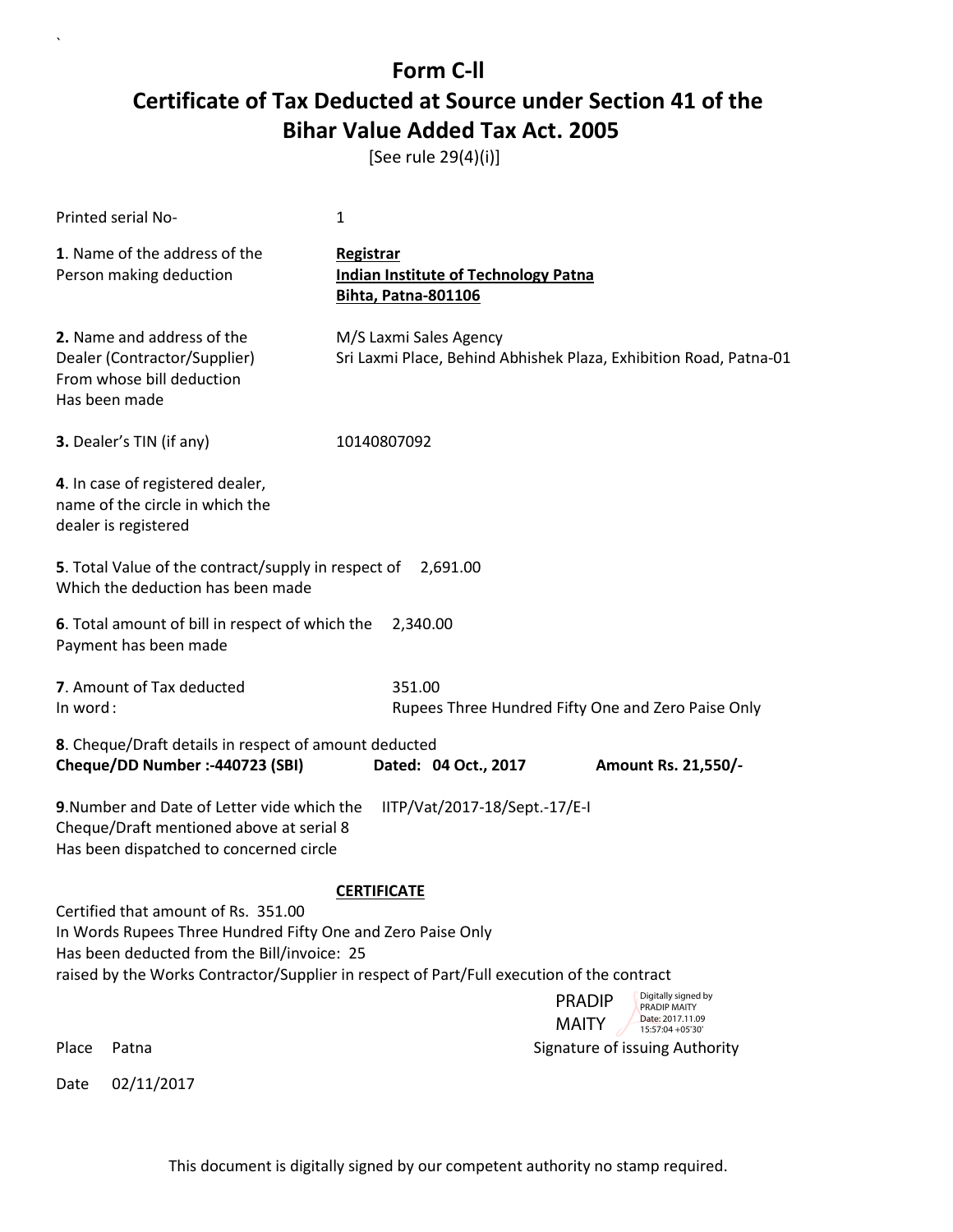[See rule 29(4)(i)]

| <b>Printed serial No-</b>                                                                                                                                           | $\overline{2}$                                                                                                                                                          |  |  |  |
|---------------------------------------------------------------------------------------------------------------------------------------------------------------------|-------------------------------------------------------------------------------------------------------------------------------------------------------------------------|--|--|--|
| 1. Name of the address of the<br>Person making deduction                                                                                                            | Registrar<br><b>Indian Institute of Technology Patna</b><br>Bihta, Patna-801106                                                                                         |  |  |  |
| 2. Name and address of the<br>Dealer (Contractor/Supplier)<br>From whose bill deduction<br>Has been made                                                            | M/s Sajawat<br>Patna                                                                                                                                                    |  |  |  |
| 3. Dealer's TIN (if any)                                                                                                                                            | 10151790014                                                                                                                                                             |  |  |  |
| 4. In case of registered dealer,<br>name of the circle in which the<br>dealer is registered                                                                         |                                                                                                                                                                         |  |  |  |
| 5. Total Value of the contract/supply in respect of<br>Which the deduction has been made                                                                            | 24,725                                                                                                                                                                  |  |  |  |
| 6. Total amount of bill in respect of which the<br>21,500<br>Payment has been made                                                                                  |                                                                                                                                                                         |  |  |  |
| 7. Amount of Tax deducted<br>In word:<br>Paise Only                                                                                                                 | 3,225<br>Rupees Three Thousand Two Hundred Twenty Five and Zero                                                                                                         |  |  |  |
| 8. Cheque/Draft details in respect of amount deducted<br>Cheque/DD Number :- 440723 (SBI)                                                                           | Dated: 04 Oct., 2017<br>Amount Rs. 21,550/-                                                                                                                             |  |  |  |
| 9. Number and Date of Letter vide which the<br>IITP/Vat/2017-18/Sept.-17/E-I<br>Cheque/Draft mentioned above at serial 8<br>Has been dispatched to concerned circle |                                                                                                                                                                         |  |  |  |
|                                                                                                                                                                     | <b>CERTIFICATE</b>                                                                                                                                                      |  |  |  |
| Certified that amount of Rs. 3,225<br>Has been deducted from the Bill/invoice: 58(A)                                                                                | In Words Rupees Three Thousand Two Hundred Twenty Five and Zero Paise Only<br>raised by the Works Contractor/Supplier in respect of Part/Full execution of the contract |  |  |  |
|                                                                                                                                                                     | Digitally signed by<br><b>PRADIP</b><br>PRADIP MAITY<br>Date: 2017.11.09<br><b>MAITY</b>                                                                                |  |  |  |
| Patna<br>Place                                                                                                                                                      | 16:06:44 +05'30'<br>Signature of issuing Authority                                                                                                                      |  |  |  |

Date 02/11/2017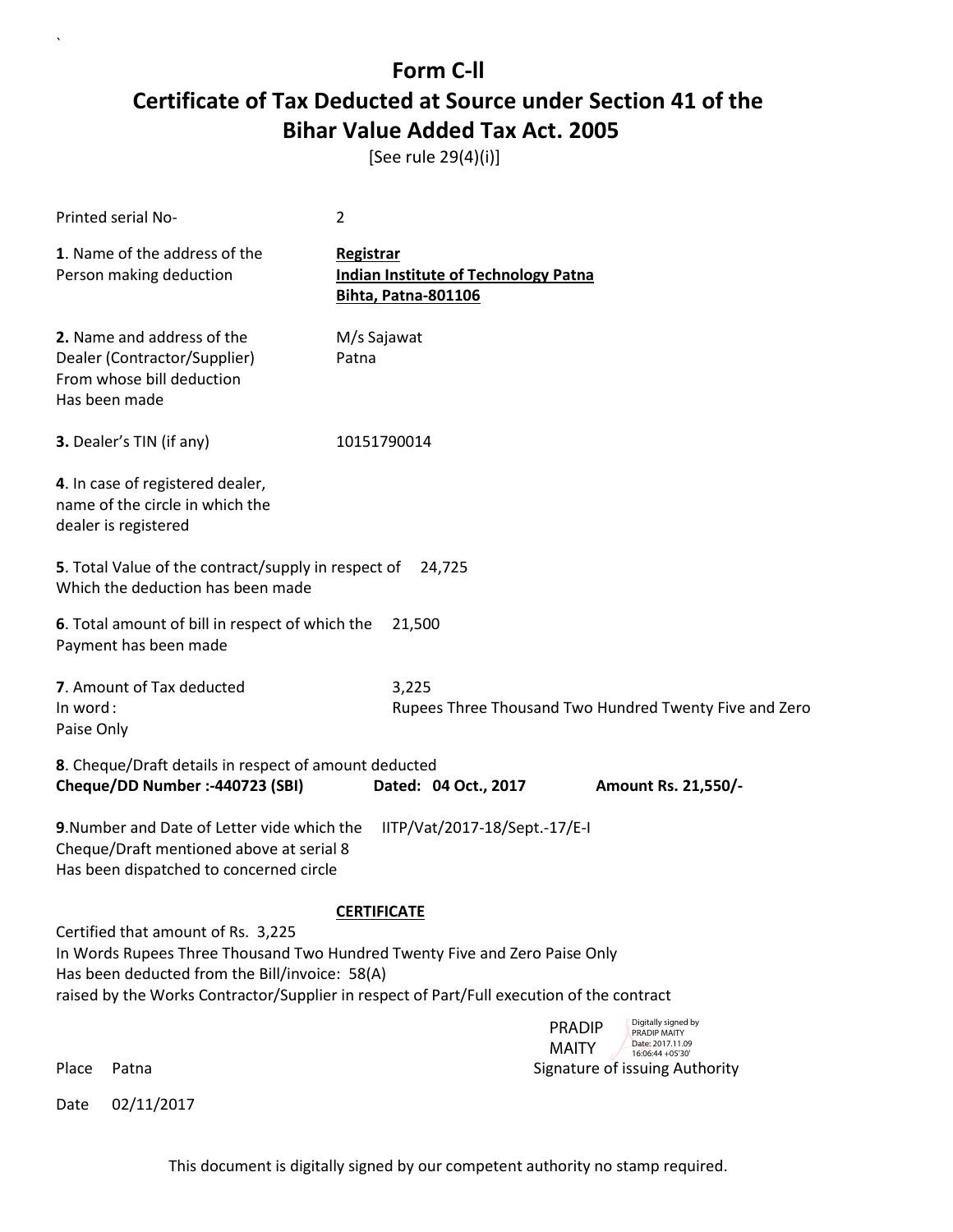[See rule 29(4)(i)]

| <b>Printed serial No-</b>                                                                                                                                                                                                                                        | 3                                                                                             |                                                                                                                                                |  |  |  |
|------------------------------------------------------------------------------------------------------------------------------------------------------------------------------------------------------------------------------------------------------------------|-----------------------------------------------------------------------------------------------|------------------------------------------------------------------------------------------------------------------------------------------------|--|--|--|
| 1. Name of the address of the<br>Person making deduction                                                                                                                                                                                                         | <b>Registrar</b><br><b>Indian Institute of Technology Patna</b><br><b>Bihta, Patna-801106</b> |                                                                                                                                                |  |  |  |
| 2. Name and address of the<br>Dealer (Contractor/Supplier)<br>From whose bill deduction<br>Has been made                                                                                                                                                         | Maa Vindhwasini Furniture<br><b>Bitha</b>                                                     |                                                                                                                                                |  |  |  |
| 3. Dealer's TIN (if any)                                                                                                                                                                                                                                         | 10046587052                                                                                   |                                                                                                                                                |  |  |  |
| 4. In case of registered dealer,<br>name of the circle in which the<br>dealer is registered                                                                                                                                                                      |                                                                                               |                                                                                                                                                |  |  |  |
| 5. Total Value of the contract/supply in respect of<br>Which the deduction has been made                                                                                                                                                                         | 11,913.00                                                                                     |                                                                                                                                                |  |  |  |
| Payment has been made                                                                                                                                                                                                                                            | 6. Total amount of bill in respect of which the<br>10,385.00                                  |                                                                                                                                                |  |  |  |
| 7. Amount of Tax deducted<br>1,528.00<br>In word:<br>Rupees One Thousand Five Hundred Twenty Eight and Zero<br>Paise Only                                                                                                                                        |                                                                                               |                                                                                                                                                |  |  |  |
| 8. Cheque/Draft details in respect of amount deducted<br>Cheque/DD Number :- 440723 (SBI)                                                                                                                                                                        | Dated: 04 Oct., 2017                                                                          | Amount Rs. 21,550/-                                                                                                                            |  |  |  |
| 9. Number and Date of Letter vide which the<br>IITP/Vat/2017-18/Sept.-17/E-I<br>Cheque/Draft mentioned above at serial 8<br>Has been dispatched to concerned circle                                                                                              |                                                                                               |                                                                                                                                                |  |  |  |
| <b>CERTIFICATE</b>                                                                                                                                                                                                                                               |                                                                                               |                                                                                                                                                |  |  |  |
| Certified that amount of Rs. 1,528.00<br>In Words Rupees One Thousand Five Hundred Twenty Eight and Zero Paise Only<br>Has been deducted from the Bill/invoice: 115<br>raised by the Works Contractor/Supplier in respect of Part/Full execution of the contract |                                                                                               |                                                                                                                                                |  |  |  |
| Place<br>Patna                                                                                                                                                                                                                                                   |                                                                                               | Digitally signed by<br><b>PRADIP</b><br>PRADIP MAITY<br>Date: 2017.11.09<br><b>MAITY</b><br>16:06:54 +05'30'<br>Signature of issuing Authority |  |  |  |

Date 02/11/2017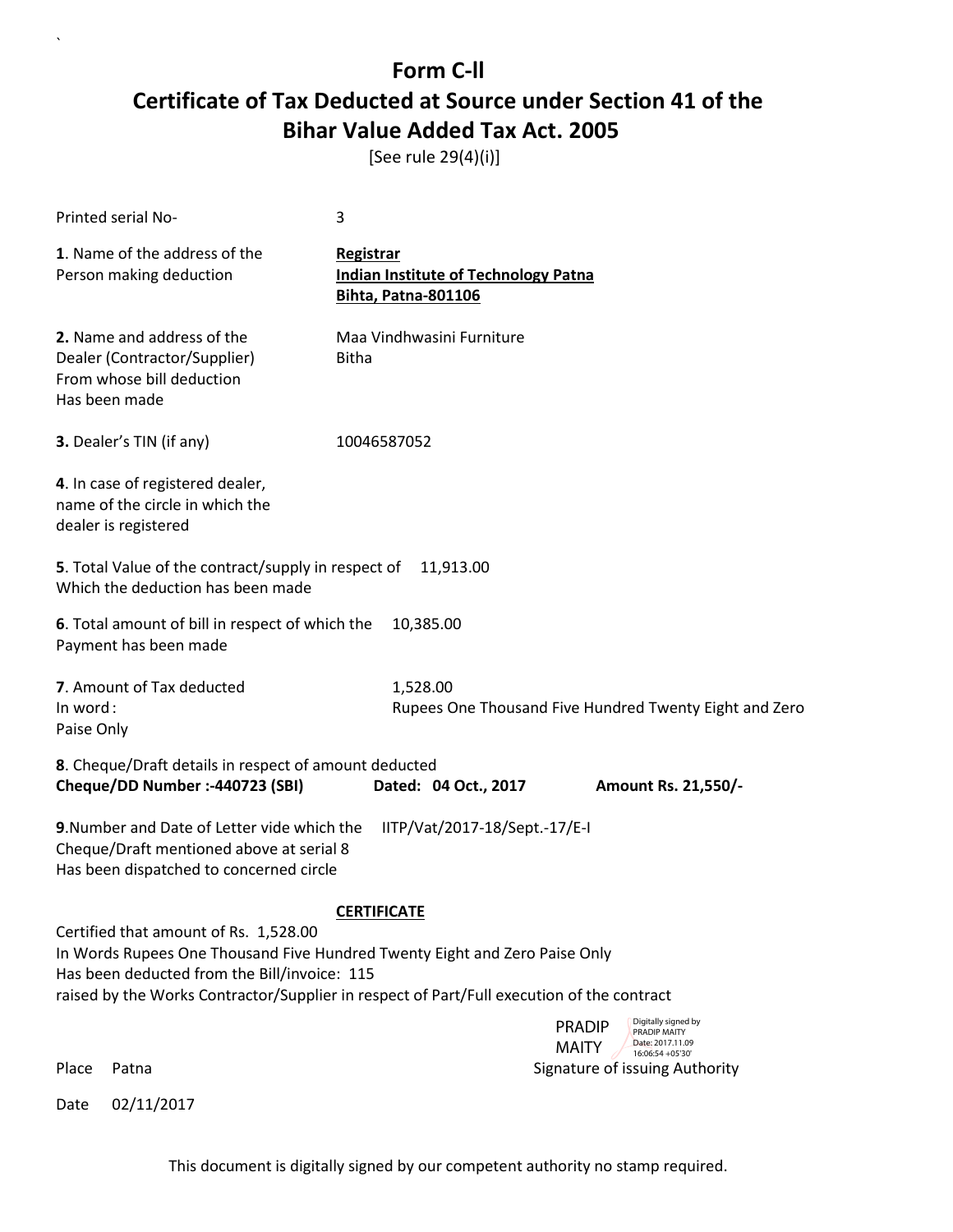[See rule 29(4)(i)]

| <b>Printed serial No-</b>                                                                                                                                                                                                                          | 4                                                                                      |                                                                                           |  |  |
|----------------------------------------------------------------------------------------------------------------------------------------------------------------------------------------------------------------------------------------------------|----------------------------------------------------------------------------------------|-------------------------------------------------------------------------------------------|--|--|
| 1. Name of the address of the<br>Person making deduction                                                                                                                                                                                           | Registrar<br><b>Indian Institute of Technology Patna</b><br><b>Bihta, Patna-801106</b> |                                                                                           |  |  |
| 2. Name and address of the<br>Dealer (Contractor/Supplier)<br>From whose bill deduction<br>Has been made                                                                                                                                           | M/s Sajawat<br>Patna                                                                   |                                                                                           |  |  |
| 3. Dealer's TIN (if any)                                                                                                                                                                                                                           | 10151790014                                                                            |                                                                                           |  |  |
| 4. In case of registered dealer,<br>name of the circle in which the<br>dealer is registered                                                                                                                                                        |                                                                                        |                                                                                           |  |  |
| 5. Total Value of the contract/supply in respect of<br>Which the deduction has been made                                                                                                                                                           | 23,400                                                                                 |                                                                                           |  |  |
| 6. Total amount of bill in respect of which the<br>Payment has been made                                                                                                                                                                           | 20,348                                                                                 |                                                                                           |  |  |
| 7. Amount of Tax deducted<br>3,052<br>In word:<br>Rupees Three Thousand Fifty Two and Zero Paise Only                                                                                                                                              |                                                                                        |                                                                                           |  |  |
| 8. Cheque/Draft details in respect of amount deducted                                                                                                                                                                                              |                                                                                        |                                                                                           |  |  |
| Cheque/DD Number :- 440723 (SBI)                                                                                                                                                                                                                   | Dated: 04 Oct., 2017                                                                   | Amount Rs. 21,550/-                                                                       |  |  |
| 9. Number and Date of Letter vide which the<br>IITP/Vat/2017-18/Sept.-17/E-I<br>Cheque/Draft mentioned above at serial 8<br>Has been dispatched to concerned circle                                                                                |                                                                                        |                                                                                           |  |  |
| <b>CERTIFICATE</b>                                                                                                                                                                                                                                 |                                                                                        |                                                                                           |  |  |
| Certified that amount of Rs. 3,052<br>In Words Rupees Three Thousand Fifty Two and Zero Paise Only<br>Has been deducted from the Bill/invoice: 43, 46<br>raised by the Works Contractor/Supplier in respect of Part/Full execution of the contract |                                                                                        |                                                                                           |  |  |
|                                                                                                                                                                                                                                                    |                                                                                        | Digitally signed by<br><b>PRADIP</b><br><b>PRADIP MAITY</b>                               |  |  |
| Place<br>Patna                                                                                                                                                                                                                                     |                                                                                        | Date: 2017.11.09<br><b>MAITY</b><br>$16:07:03 + 05'30'$<br>Signature of issuing Authority |  |  |
| 02/11/2017<br>Date                                                                                                                                                                                                                                 |                                                                                        |                                                                                           |  |  |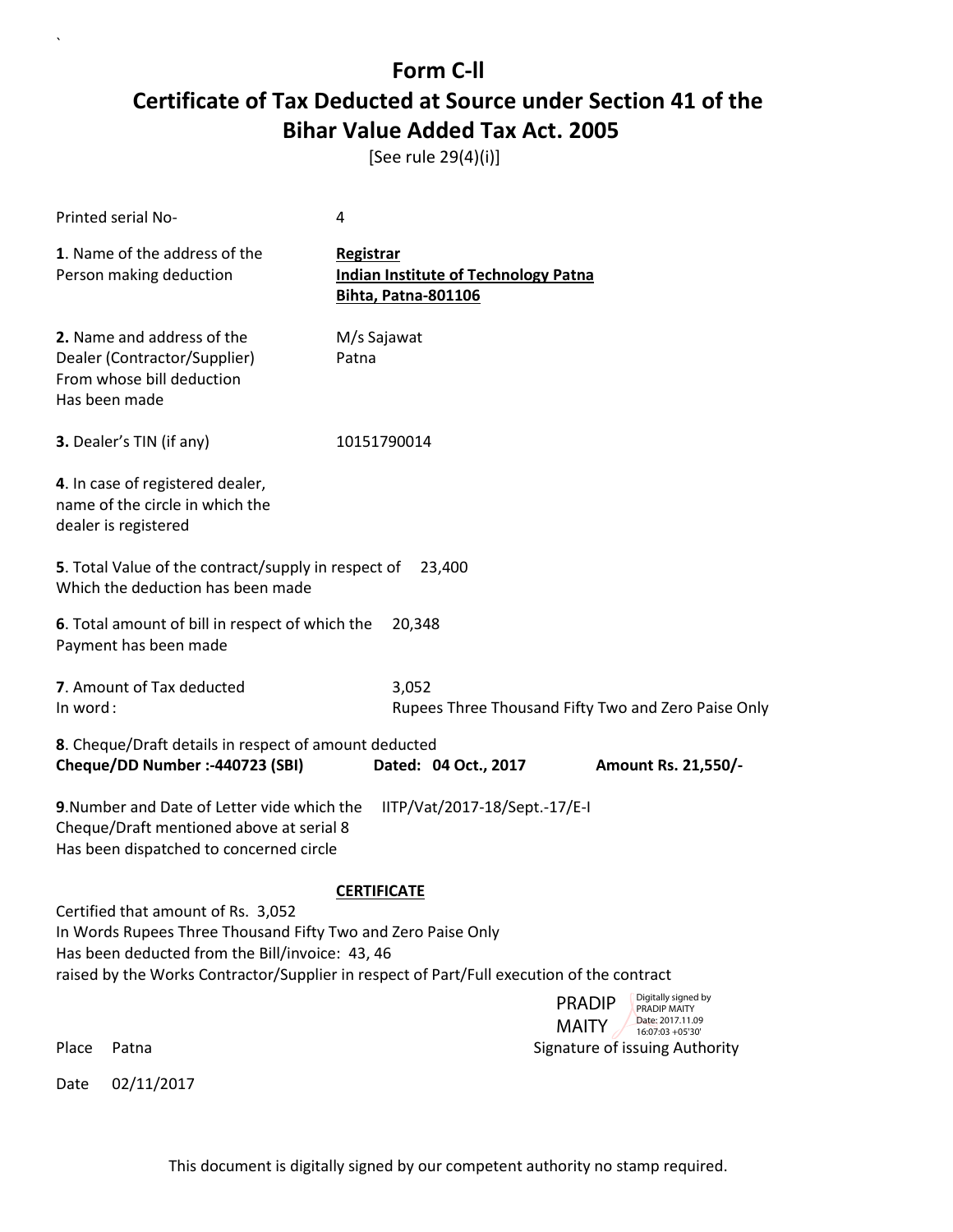[See rule 29(4)(i)]

| Printed serial No-                                                                                                                                                                                                                                                    | 5                                                                                        |  |  |  |
|-----------------------------------------------------------------------------------------------------------------------------------------------------------------------------------------------------------------------------------------------------------------------|------------------------------------------------------------------------------------------|--|--|--|
| 1. Name of the address of the<br>Person making deduction                                                                                                                                                                                                              | <b>Registrar</b><br><b>Indian Institute of Technology Patna</b><br>Bihta, Patna-801106   |  |  |  |
| 2. Name and address of the<br>Dealer (Contractor/Supplier)<br>From whose bill deduction<br>Has been made                                                                                                                                                              | Diamond Infotech Pvt. Ltd.<br>Patna                                                      |  |  |  |
| 3. Dealer's TIN (if any)                                                                                                                                                                                                                                              | 10051415040                                                                              |  |  |  |
| 4. In case of registered dealer,<br>name of the circle in which the<br>dealer is registered                                                                                                                                                                           |                                                                                          |  |  |  |
| 5. Total Value of the contract/supply in respect of<br>Which the deduction has been made                                                                                                                                                                              | 90,630                                                                                   |  |  |  |
| 6. Total amount of bill in respect of which the<br>Payment has been made                                                                                                                                                                                              | 85,500                                                                                   |  |  |  |
| 7. Amount of Tax deducted<br>In word:                                                                                                                                                                                                                                 | 5,130<br>Rupees Five Thousand One Hundred Thirty and Zero Paise Only                     |  |  |  |
| 8. Cheque/Draft details in respect of amount deducted<br>Cheque/DD Number :- 440723 (SBI)                                                                                                                                                                             | Dated: 04 Oct., 2017<br>Amount Rs. 21,550/-                                              |  |  |  |
| IITP/Vat/2017-18/Sept.-17/E-I<br>9. Number and Date of Letter vide which the<br>Cheque/Draft mentioned above at serial 8<br>Has been dispatched to concerned circle                                                                                                   |                                                                                          |  |  |  |
| <b>CERTIFICATE</b>                                                                                                                                                                                                                                                    |                                                                                          |  |  |  |
| Certified that amount of Rs. 5,130<br>In Words Rupees Five Thousand One Hundred Thirty and Zero Paise Only<br>Has been deducted from the Bill/invoice: DIPL/P/0212/16-17<br>raised by the Works Contractor/Supplier in respect of Part/Full execution of the contract |                                                                                          |  |  |  |
|                                                                                                                                                                                                                                                                       | Digitally signed by<br><b>PRADIP</b><br>PRADIP MAITY<br>Date: 2017.11.09<br><b>MAITY</b> |  |  |  |
| Place<br>Patna                                                                                                                                                                                                                                                        | $16:07:13 + 05'30'$<br>Signature of issuing Authority                                    |  |  |  |
| 02/11/2017<br>Date                                                                                                                                                                                                                                                    |                                                                                          |  |  |  |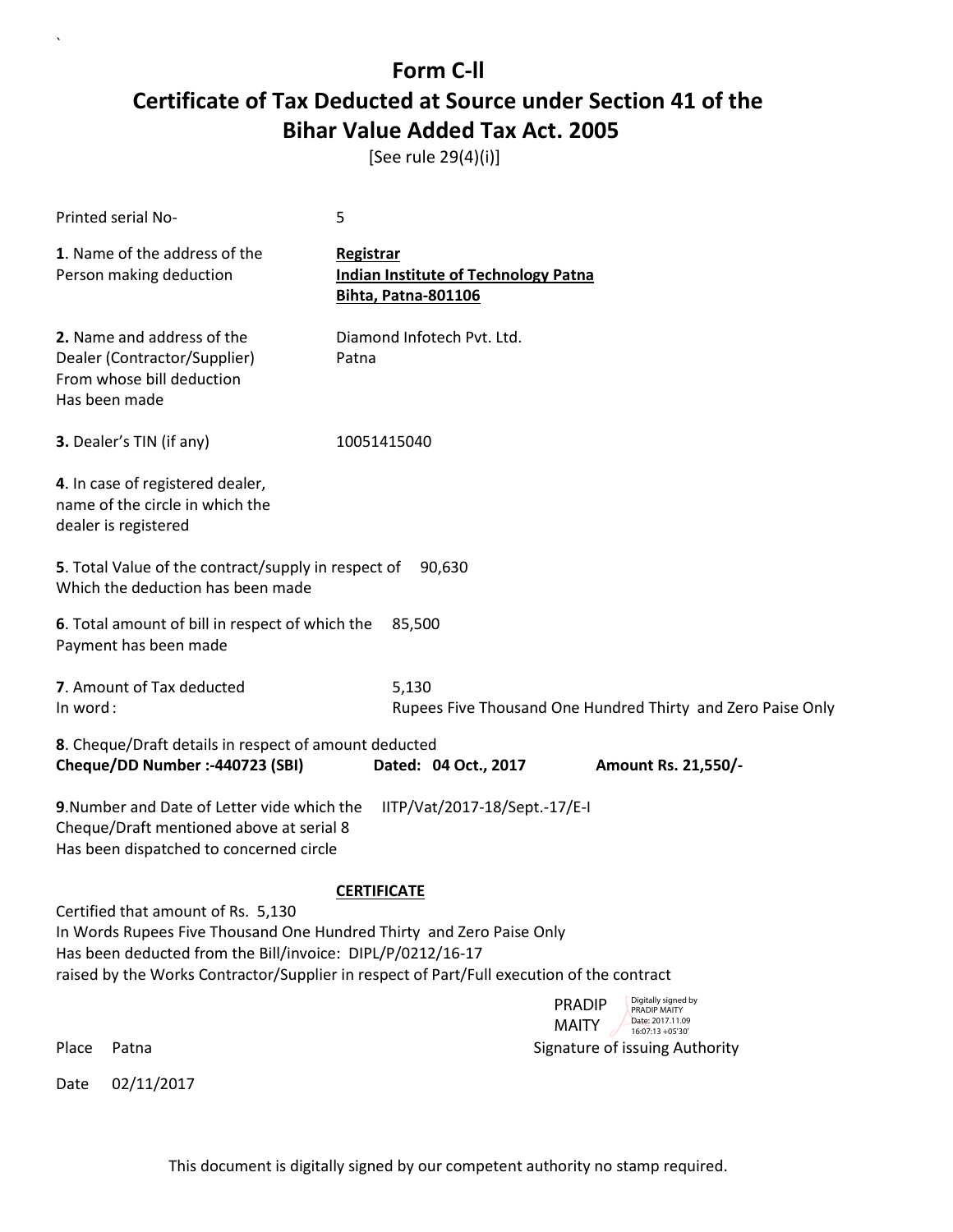[See rule 29(4)(i)]

| Printed serial No-                                                                                                                                                                                                                               | 6                                                                                             |  |  |  |
|--------------------------------------------------------------------------------------------------------------------------------------------------------------------------------------------------------------------------------------------------|-----------------------------------------------------------------------------------------------|--|--|--|
| 1. Name of the address of the<br>Person making deduction                                                                                                                                                                                         | <b>Registrar</b><br><b>Indian Institute of Technology Patna</b><br><b>Bihta, Patna-801106</b> |  |  |  |
| 2. Name and address of the<br>Dealer (Contractor/Supplier)<br>From whose bill deduction<br>Has been made                                                                                                                                         | M/S hubnet Computers<br>Patna                                                                 |  |  |  |
| 3. Dealer's TIN (if any)                                                                                                                                                                                                                         | 10156529089                                                                                   |  |  |  |
| 4. In case of registered dealer,<br>name of the circle in which the<br>dealer is registered                                                                                                                                                      |                                                                                               |  |  |  |
| 5. Total Value of the contract/supply in respect of<br>Which the deduction has been made                                                                                                                                                         | 5,088.00                                                                                      |  |  |  |
| 6. Total amount of bill in respect of which the<br>Payment has been made                                                                                                                                                                         | 4,800.00                                                                                      |  |  |  |
| 7. Amount of Tax deducted<br>288.00<br>In word:<br>Rupees Two Hundred Eighty Eight and Zero Paise Only                                                                                                                                           |                                                                                               |  |  |  |
| 8. Cheque/Draft details in respect of amount deducted<br>Cheque/DD Number :- 440723 (SBI)                                                                                                                                                        | Dated: 04 Oct., 2017<br>Amount Rs. 21,550/-                                                   |  |  |  |
| 9. Number and Date of Letter vide which the<br>IITP/Vat/2017-18/Sept.-17/E-I<br>Cheque/Draft mentioned above at serial 8<br>Has been dispatched to concerned circle                                                                              |                                                                                               |  |  |  |
| <b>CERTIFICATE</b>                                                                                                                                                                                                                               |                                                                                               |  |  |  |
| Certified that amount of Rs. 288.00<br>In Words Rupees Two Hundred Eighty Eight and Zero Paise Only<br>Has been deducted from the Bill/invoice: 604<br>raised by the Works Contractor/Supplier in respect of Part/Full execution of the contract |                                                                                               |  |  |  |
|                                                                                                                                                                                                                                                  | Digitally signed by<br><b>PRADIP</b><br><b>PRADIP MAITY</b><br>Date: 2017.11.09               |  |  |  |
| Place<br>Patna                                                                                                                                                                                                                                   | <b>MAITY</b><br>16:07:24 + 05'30'<br>Signature of issuing Authority                           |  |  |  |
| 02/11/2017<br>Date                                                                                                                                                                                                                               |                                                                                               |  |  |  |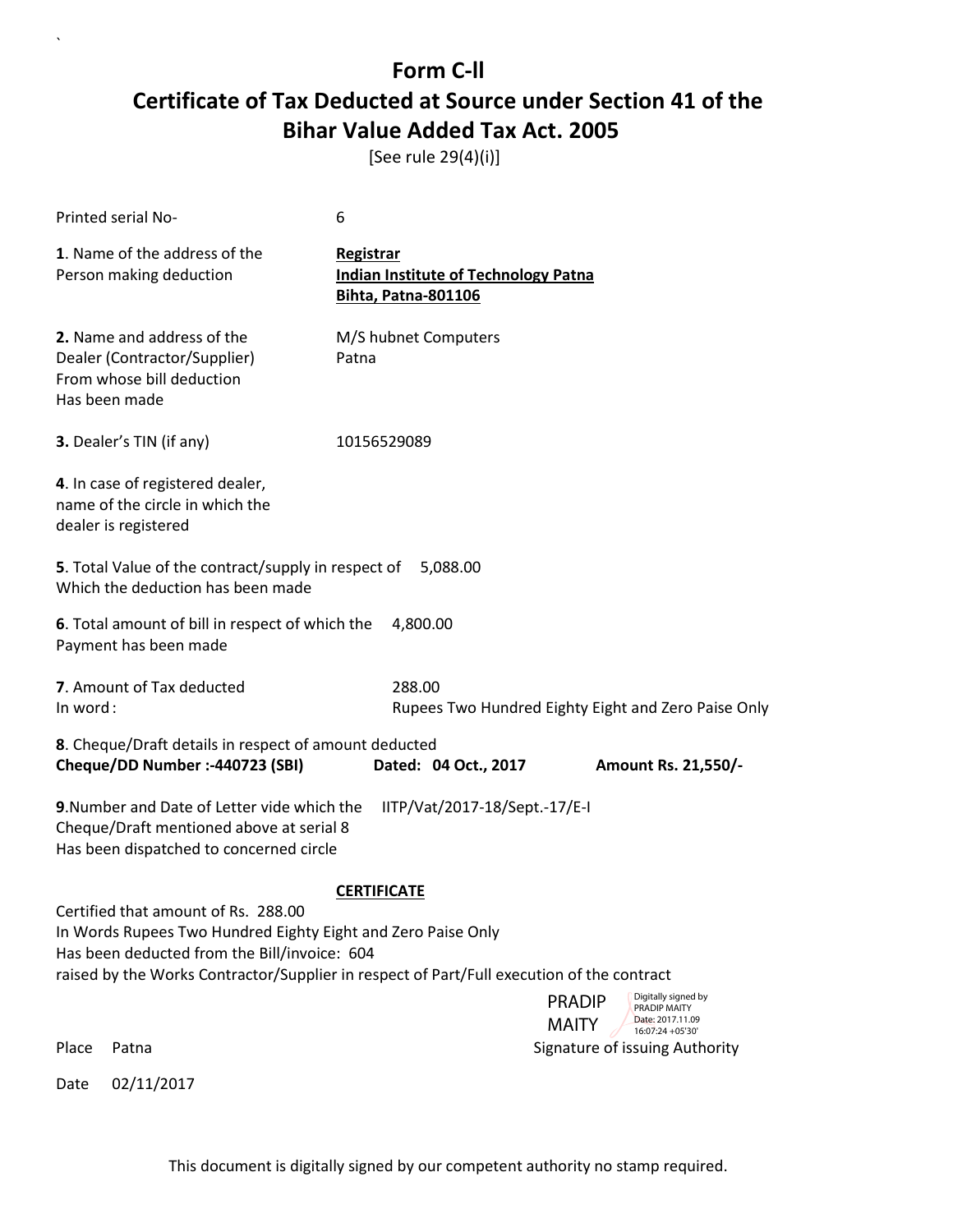[See rule 29(4)(i)]

| Printed serial No-                                                                                                                                                  | 7                                                                                      |                                                                             |  |  |
|---------------------------------------------------------------------------------------------------------------------------------------------------------------------|----------------------------------------------------------------------------------------|-----------------------------------------------------------------------------|--|--|
| 1. Name of the address of the<br>Person making deduction                                                                                                            | Registrar<br><b>Indian Institute of Technology Patna</b><br><b>Bihta, Patna-801106</b> |                                                                             |  |  |
| 2. Name and address of the<br>Dealer (Contractor/Supplier)<br>From whose bill deduction<br>Has been made                                                            | Maa Vindhwasini Furniture<br><b>Bitha</b>                                              |                                                                             |  |  |
| 3. Dealer's TIN (if any)                                                                                                                                            | 10046587052                                                                            |                                                                             |  |  |
| 4. In case of registered dealer,<br>name of the circle in which the<br>dealer is registered                                                                         |                                                                                        |                                                                             |  |  |
| 5. Total Value of the contract/supply in respect of<br>Which the deduction has been made                                                                            | 11,209.00                                                                              |                                                                             |  |  |
| 6. Total amount of bill in respect of which the<br>Payment has been made                                                                                            | 9,747.00                                                                               |                                                                             |  |  |
| 7. Amount of Tax deducted<br>In word:<br>Only                                                                                                                       | 1,462.00                                                                               | Rupees One Thousand Four Hundred Sixty Two and Zero Paise                   |  |  |
| 8. Cheque/Draft details in respect of amount deducted<br>Cheque/DD Number :- 440723 (SBI)                                                                           | Dated: 04 Oct., 2017                                                                   | Amount Rs. 21,550/-                                                         |  |  |
| 9. Number and Date of Letter vide which the<br>IITP/Vat/2017-18/Sept.-17/E-I<br>Cheque/Draft mentioned above at serial 8<br>Has been dispatched to concerned circle |                                                                                        |                                                                             |  |  |
| <b>CERTIFICATE</b>                                                                                                                                                  |                                                                                        |                                                                             |  |  |
| Certified that amount of Rs. 1,462.00<br>In Words Rupees One Thousand Four Hundred Sixty Two and Zero Paise Only<br>Has been deducted from the Bill/invoice: 125    |                                                                                        |                                                                             |  |  |
| raised by the Works Contractor/Supplier in respect of Part/Full execution of the contract                                                                           |                                                                                        | Digitally signed by<br><b>PRADIP</b>                                        |  |  |
|                                                                                                                                                                     |                                                                                        | <b>PRADIP MAITY</b><br>Date: 2017.11.09<br><b>MAITY</b><br>16:07:35 +05'30' |  |  |
| Place<br>Patna                                                                                                                                                      |                                                                                        | Signature of issuing Authority                                              |  |  |

Date 02/11/2017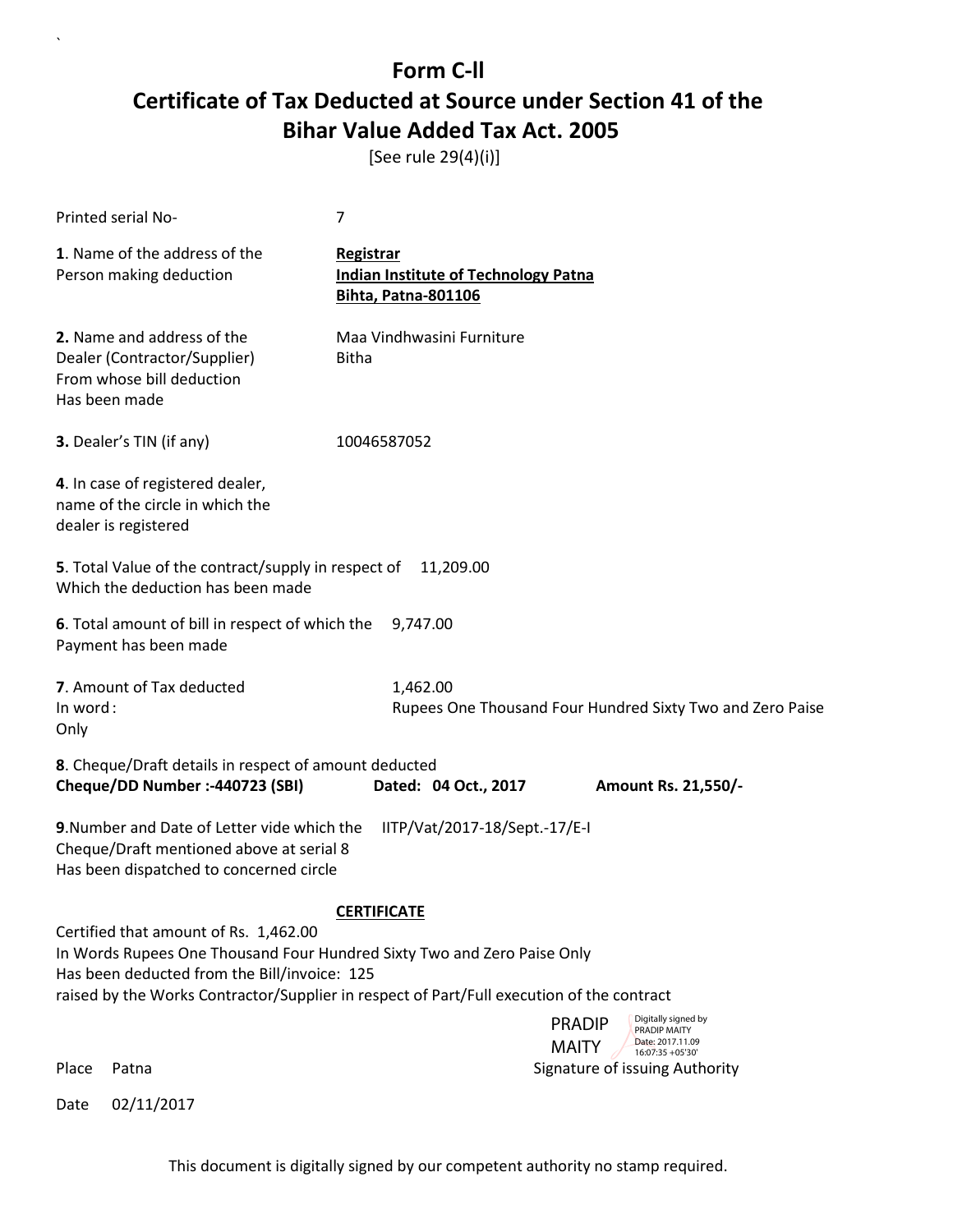[See rule 29(4)(i)]

|                                                                                           | <b>Printed serial No-</b>                                                                                                                                                                                                                      | 8                                       |                                             |                                                                                                              |  |
|-------------------------------------------------------------------------------------------|------------------------------------------------------------------------------------------------------------------------------------------------------------------------------------------------------------------------------------------------|-----------------------------------------|---------------------------------------------|--------------------------------------------------------------------------------------------------------------|--|
|                                                                                           | 1. Name of the address of the<br>Person making deduction                                                                                                                                                                                       | Registrar<br><b>Bihta, Patna-801106</b> | <b>Indian Institute of Technology Patna</b> |                                                                                                              |  |
|                                                                                           | 2. Name and address of the<br>Dealer (Contractor/Supplier)<br>From whose bill deduction<br>Has been made                                                                                                                                       | Gyan Mandir<br>Patna                    |                                             |                                                                                                              |  |
|                                                                                           | 3. Dealer's TIN (if any)                                                                                                                                                                                                                       | 10156278020                             |                                             |                                                                                                              |  |
|                                                                                           | 4. In case of registered dealer,<br>name of the circle in which the<br>dealer is registered                                                                                                                                                    |                                         |                                             |                                                                                                              |  |
|                                                                                           | 5. Total Value of the contract/supply in respect of<br>Which the deduction has been made                                                                                                                                                       |                                         | 2,909.00                                    |                                                                                                              |  |
|                                                                                           | 6. Total amount of bill in respect of which the<br>2,645.00<br>Payment has been made                                                                                                                                                           |                                         |                                             |                                                                                                              |  |
| In word:                                                                                  | 7. Amount of Tax deducted                                                                                                                                                                                                                      |                                         | 264.00                                      | Rupees Two Hundred Sixty Four and Zero Paise Only                                                            |  |
| 8. Cheque/Draft details in respect of amount deducted<br>Cheque/DD Number :- 440723 (SBI) |                                                                                                                                                                                                                                                |                                         | Dated: 04 Oct., 2017                        | Amount Rs. 21,550/-                                                                                          |  |
|                                                                                           | 9. Number and Date of Letter vide which the<br>Cheque/Draft mentioned above at serial 8<br>Has been dispatched to concerned circle                                                                                                             |                                         | IITP/Vat/2017-18/Sept.-17/E-I               |                                                                                                              |  |
|                                                                                           | Certified that amount of Rs. 264.00<br>In Words Rupees Two Hundred Sixty Four and Zero Paise Only<br>Has been deducted from the Bill/invoice: 806<br>raised by the Works Contractor/Supplier in respect of Part/Full execution of the contract | <b>CERTIFICATE</b>                      |                                             |                                                                                                              |  |
|                                                                                           |                                                                                                                                                                                                                                                |                                         |                                             | Digitally signed by<br><b>PRADIP</b><br>PRADIP MAITY<br>Date: 2017.11.09<br><b>MAITY</b><br>16:07:45 +05'30' |  |
| Place                                                                                     | Patna                                                                                                                                                                                                                                          |                                         |                                             | Signature of issuing Authority                                                                               |  |
| Date                                                                                      | 02/11/2017                                                                                                                                                                                                                                     |                                         |                                             |                                                                                                              |  |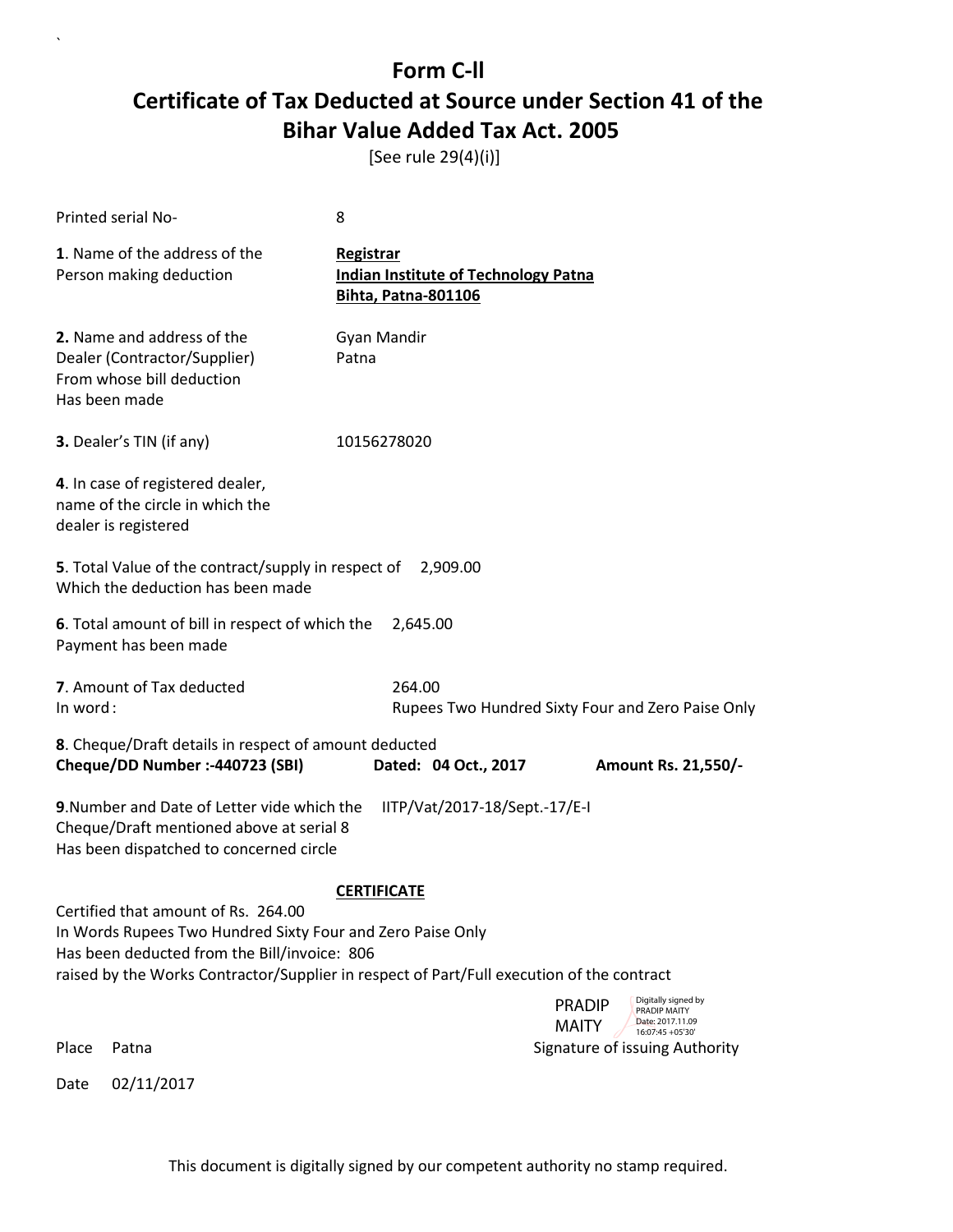[See rule 29(4)(i)]

|                    | Printed serial No-                                                                                                                                                                                                                                  | 9                                                                                             |                                                                          |  |
|--------------------|-----------------------------------------------------------------------------------------------------------------------------------------------------------------------------------------------------------------------------------------------------|-----------------------------------------------------------------------------------------------|--------------------------------------------------------------------------|--|
|                    | 1. Name of the address of the<br>Person making deduction                                                                                                                                                                                            | <b>Registrar</b><br><b>Indian Institute of Technology Patna</b><br><b>Bihta, Patna-801106</b> |                                                                          |  |
|                    | 2. Name and address of the<br>Dealer (Contractor/Supplier)<br>From whose bill deduction<br>Has been made                                                                                                                                            | M/S Ranjan Scientific Traders<br>A/7, Kamla Place, G.M.Road, Patna-01                         |                                                                          |  |
|                    | 3. Dealer's TIN (if any)                                                                                                                                                                                                                            | 10105224097                                                                                   |                                                                          |  |
|                    | 4. In case of registered dealer,<br>name of the circle in which the<br>dealer is registered                                                                                                                                                         |                                                                                               |                                                                          |  |
|                    | 5. Total Value of the contract/supply in respect of 5,302.00<br>Which the deduction has been made                                                                                                                                                   |                                                                                               |                                                                          |  |
|                    | 6. Total amount of bill in respect of which the<br>Payment has been made                                                                                                                                                                            | 4,885.00                                                                                      |                                                                          |  |
| In word:           | 7. Amount of Tax deducted                                                                                                                                                                                                                           | 417.00                                                                                        | Rupees Four Hundred Seventeen and Zero Paise Only                        |  |
|                    | 8. Cheque/Draft details in respect of amount deducted<br>Cheque/DD Number :- 440723 (SBI)                                                                                                                                                           | Dated: 04 Oct., 2017                                                                          | Amount Rs. 21,550/-                                                      |  |
|                    |                                                                                                                                                                                                                                                     |                                                                                               |                                                                          |  |
|                    | 9. Number and Date of Letter vide which the<br>Cheque/Draft mentioned above at serial 8<br>Has been dispatched to concerned circle                                                                                                                  | IITP/Vat/2017-18/Sept.-17/E-I                                                                 |                                                                          |  |
| <b>CERTIFICATE</b> |                                                                                                                                                                                                                                                     |                                                                                               |                                                                          |  |
|                    | Certified that amount of Rs. 417.00<br>In Words Rupees Four Hundred Seventeen and Zero Paise Only<br>Has been deducted from the Bill/invoice: 135, 136<br>raised by the Works Contractor/Supplier in respect of Part/Full execution of the contract |                                                                                               |                                                                          |  |
|                    |                                                                                                                                                                                                                                                     |                                                                                               | Digitally signed by<br><b>PRADIP</b><br>PRADIP MAITY<br>Date: 2017.11.09 |  |
| Place              | Patna                                                                                                                                                                                                                                               |                                                                                               | <b>MAITY</b><br>16:07:57 +05'30'<br>Signature of issuing Authority       |  |
| Date               | 02/11/2017                                                                                                                                                                                                                                          |                                                                                               |                                                                          |  |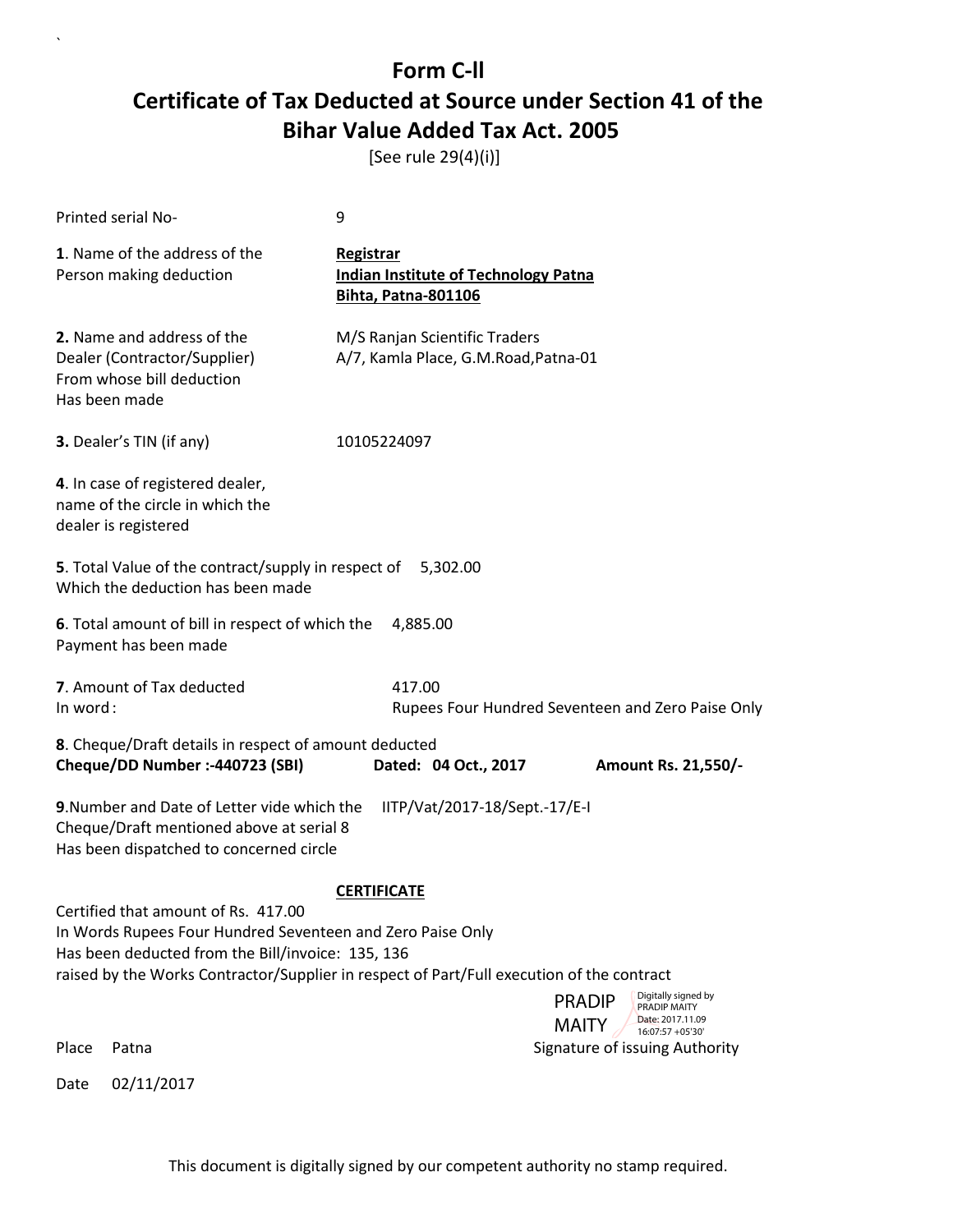[See rule 29(4)(i)]

 $\ddot{\phantom{0}}$ 

| Printed serial No-                                                                                                                                                                                                                                         | 10                                                                                                    |  |  |  |
|------------------------------------------------------------------------------------------------------------------------------------------------------------------------------------------------------------------------------------------------------------|-------------------------------------------------------------------------------------------------------|--|--|--|
| 1. Name of the address of the<br>Person making deduction                                                                                                                                                                                                   | <b>Registrar</b><br><b>Indian Institute of Technology Patna</b><br><b>Bihta, Patna-801106</b>         |  |  |  |
| 2. Name and address of the<br>Dealer (Contractor/Supplier)<br>From whose bill deduction<br>Has been made                                                                                                                                                   | Microvind<br>Patna                                                                                    |  |  |  |
| 3. Dealer's TIN (if any)                                                                                                                                                                                                                                   | 10047585091                                                                                           |  |  |  |
| 4. In case of registered dealer,<br>name of the circle in which the<br>dealer is registered                                                                                                                                                                |                                                                                                       |  |  |  |
| 5. Total Value of the contract/supply in respect of<br>Which the deduction has been made                                                                                                                                                                   | 23,836                                                                                                |  |  |  |
| 6. Total amount of bill in respect of which the<br>Payment has been made                                                                                                                                                                                   | 21,400                                                                                                |  |  |  |
| 7. Amount of Tax deducted<br>2,436<br>In word:<br>Rupees Two Thousand Four Hundred Thirty Six and Zero Paise<br>Only                                                                                                                                       |                                                                                                       |  |  |  |
| Cheque/DD Number :- 440723 (SBI)                                                                                                                                                                                                                           | 8. Cheque/Draft details in respect of amount deducted<br>Dated: 04 Oct., 2017<br>Amount Rs. 21,550/-  |  |  |  |
| 9. Number and Date of Letter vide which the<br>IITP/Vat/2017-18/Sept.-17/E-I<br>Cheque/Draft mentioned above at serial 8<br>Has been dispatched to concerned circle                                                                                        |                                                                                                       |  |  |  |
| <b>CERTIFICATE</b>                                                                                                                                                                                                                                         |                                                                                                       |  |  |  |
| Certified that amount of Rs. 2,436<br>In Words Rupees Two Thousand Four Hundred Thirty Six and Zero Paise Only<br>Has been deducted from the Bill/invoice: 87<br>raised by the Works Contractor/Supplier in respect of Part/Full execution of the contract |                                                                                                       |  |  |  |
|                                                                                                                                                                                                                                                            | <b>PRADIP</b><br>Digitally signed by PRADIP MAITY<br>Date: 2017.11.09 16:08:08 +05'30<br><b>MAITY</b> |  |  |  |
| Place<br>Patna                                                                                                                                                                                                                                             | Signature of issuing Authority                                                                        |  |  |  |
| 02/11/2017<br>Date                                                                                                                                                                                                                                         |                                                                                                       |  |  |  |

This document is digitally signed by our competent authority no stamp required.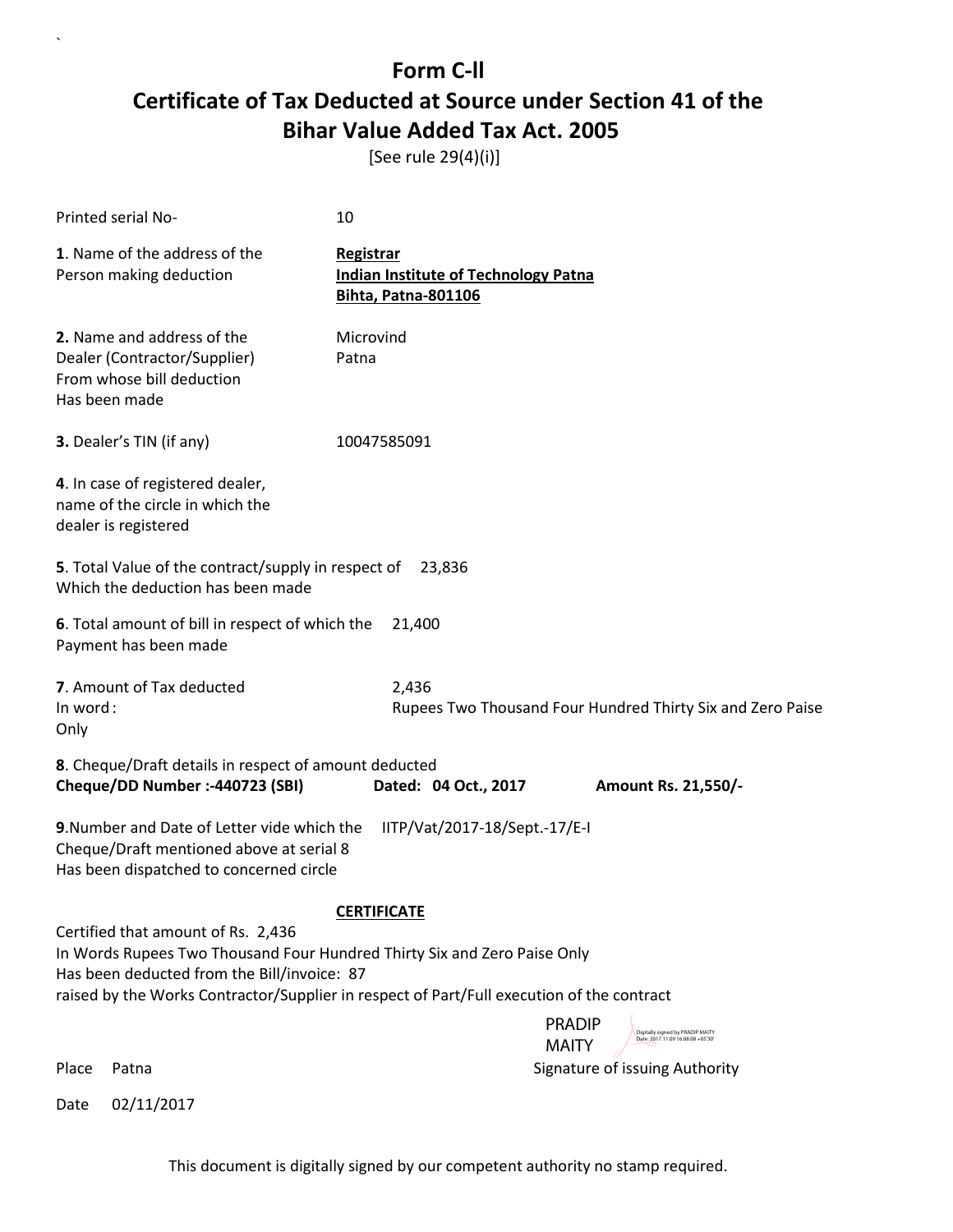[See rule 29(4)(i)]

| Printed serial No-                                                                                                                                                                                                                                               | 11                                                                                                           |  |  |  |  |
|------------------------------------------------------------------------------------------------------------------------------------------------------------------------------------------------------------------------------------------------------------------|--------------------------------------------------------------------------------------------------------------|--|--|--|--|
| 1. Name of the address of the<br>Person making deduction                                                                                                                                                                                                         | Registrar<br><b>Indian Institute of Technology Patna</b><br><b>Bihta, Patna-801106</b>                       |  |  |  |  |
| 2. Name and address of the<br>Dealer (Contractor/Supplier)<br>Govinda Mitra Road, Patna-04<br>From whose bill deduction<br>Has been made                                                                                                                         | <b>Scientific Traders</b><br>Pustak Bhandar Compound,                                                        |  |  |  |  |
| 3. Dealer's TIN (if any)                                                                                                                                                                                                                                         | 10100336073                                                                                                  |  |  |  |  |
| 4. In case of registered dealer,<br>name of the circle in which the<br>dealer is registered                                                                                                                                                                      |                                                                                                              |  |  |  |  |
| 5. Total Value of the contract/supply in respect of<br>Which the deduction has been made                                                                                                                                                                         | 12703                                                                                                        |  |  |  |  |
| Payment has been made                                                                                                                                                                                                                                            | 6. Total amount of bill in respect of which the<br>11984                                                     |  |  |  |  |
| 7. Amount of Tax deducted<br>In word:                                                                                                                                                                                                                            | 719<br>Rupees Seven Hundred Nineteen and Zero Paise Only                                                     |  |  |  |  |
| 8. Cheque/Draft details in respect of amount deducted<br>Cheque/DD Number :- 440723 (SBI)                                                                                                                                                                        | Dated: 04 Oct., 2017<br>Amount Rs. 21,550/-                                                                  |  |  |  |  |
| <b>9.</b> Number and Date of Letter vide which the<br>IITP/Vat/2017-18/Sept.-17/E-I<br>Cheque/Draft mentioned above at serial 8<br>Has been dispatched to concerned circle                                                                                       |                                                                                                              |  |  |  |  |
| <b>CERTIFICATE</b><br>Certified that amount of Rs. 719<br>In Words Rupees Seven Hundred Nineteen and Zero Paise Only<br>Has been deducted from the Bill/invoice: T3<br>raised by the Works Contractor/Supplier in respect of Part/Full execution of the contract |                                                                                                              |  |  |  |  |
|                                                                                                                                                                                                                                                                  | Digitally signed by<br><b>PRADIP</b><br>PRADIP MAITY<br>Date: 2017.11.09<br><b>MAITY</b><br>16:08:21 +05'30' |  |  |  |  |
| Place<br>Patna                                                                                                                                                                                                                                                   | Signature of issuing Authority                                                                               |  |  |  |  |
| 02/11/2017<br>Date                                                                                                                                                                                                                                               |                                                                                                              |  |  |  |  |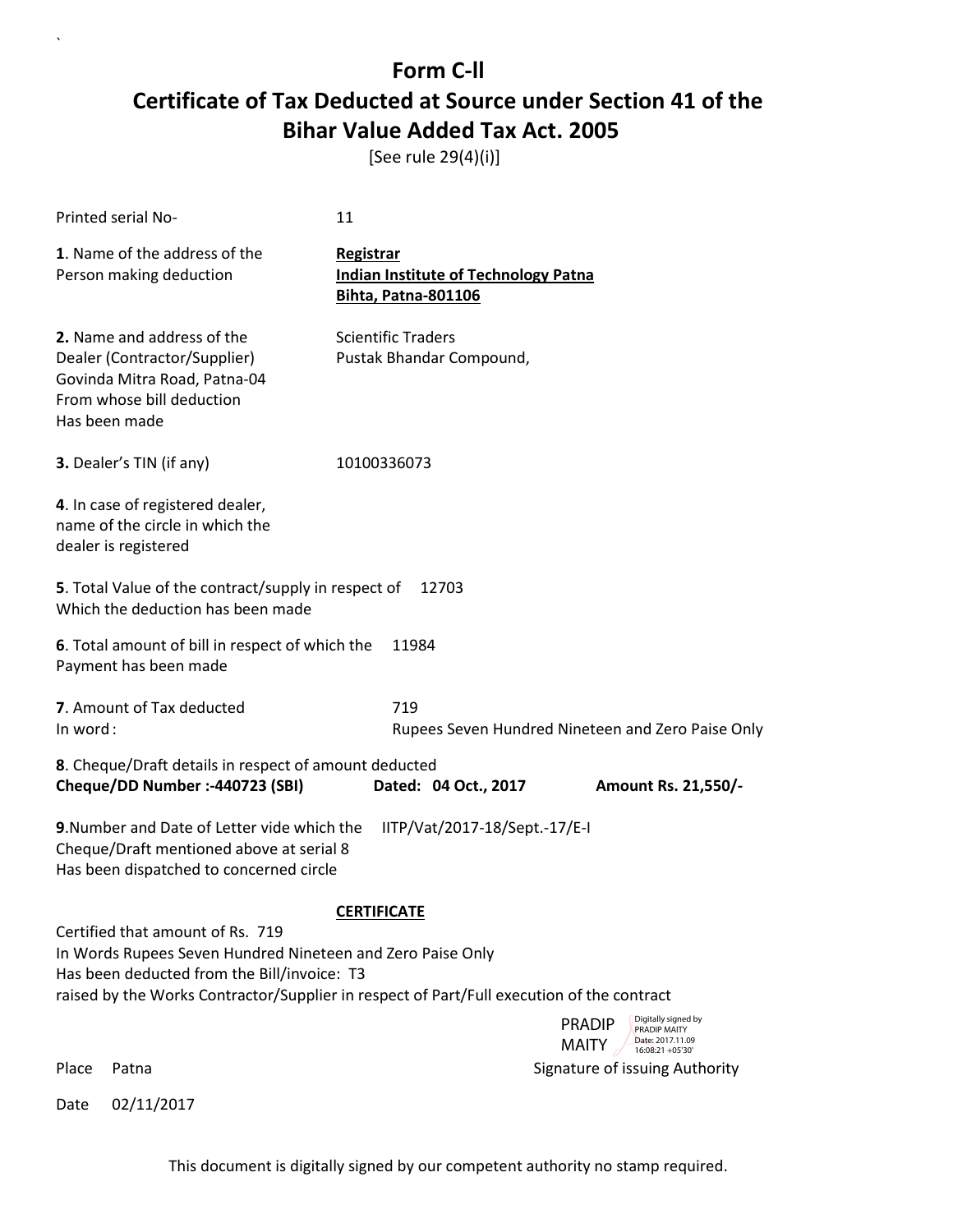[See rule 29(4)(i)]

|          | Printed serial No-                                                                                                                                                                                                                        | 12                                                                                     |                                                                                             |
|----------|-------------------------------------------------------------------------------------------------------------------------------------------------------------------------------------------------------------------------------------------|----------------------------------------------------------------------------------------|---------------------------------------------------------------------------------------------|
|          | 1. Name of the address of the<br>Person making deduction                                                                                                                                                                                  | Registrar<br><b>Indian Institute of Technology Patna</b><br><b>Bihta, Patna-801106</b> |                                                                                             |
|          | 2. Name and address of the<br>Dealer (Contractor/Supplier)<br>From whose bill deduction<br>Has been made                                                                                                                                  | M/S Ranjan Scientific Traders<br>A/7, Kamla Place, G.M.Road, Patna-01                  |                                                                                             |
|          | <b>3.</b> Dealer's TIN (if any)                                                                                                                                                                                                           | 10105224097                                                                            |                                                                                             |
|          | 4. In case of registered dealer,<br>name of the circle in which the<br>dealer is registered                                                                                                                                               |                                                                                        |                                                                                             |
|          | 5. Total Value of the contract/supply in respect of<br>Which the deduction has been made                                                                                                                                                  | 7,130.00                                                                               |                                                                                             |
|          | 6. Total amount of bill in respect of which the<br>Payment has been made                                                                                                                                                                  | 6,726.00                                                                               |                                                                                             |
| In word: | 7. Amount of Tax deducted                                                                                                                                                                                                                 | 404.00                                                                                 | Rupees Four Hundred Four and Zero Paise Only                                                |
|          | 8. Cheque/Draft details in respect of amount deducted<br>Cheque/DD Number :- 440723 (SBI)                                                                                                                                                 | Dated: 04 Oct., 2017                                                                   | Amount Rs. 21,550/-                                                                         |
|          | 9. Number and Date of Letter vide which the<br>Cheque/Draft mentioned above at serial 8<br>Has been dispatched to concerned circle                                                                                                        | IITP/Vat/2017-18/Sept.-17/E-I                                                          |                                                                                             |
|          | Certified that amount of Rs. 404.00<br>In Words Rupees Four Hundred Four and Zero Paise Only<br>Has been deducted from the Bill/invoice: 468<br>raised by the Works Contractor/Supplier in respect of Part/Full execution of the contract | <b>CERTIFICATE</b>                                                                     |                                                                                             |
|          |                                                                                                                                                                                                                                           |                                                                                        | Digitally signed<br>by PRADIP MAITY<br>PRADIP MAITY<br>Date: 2017.11.09<br>16:08:39 +05'30' |
| Place    | Patna                                                                                                                                                                                                                                     |                                                                                        | Signature of issuing Authority                                                              |
| Date     | 02/11/2017                                                                                                                                                                                                                                |                                                                                        |                                                                                             |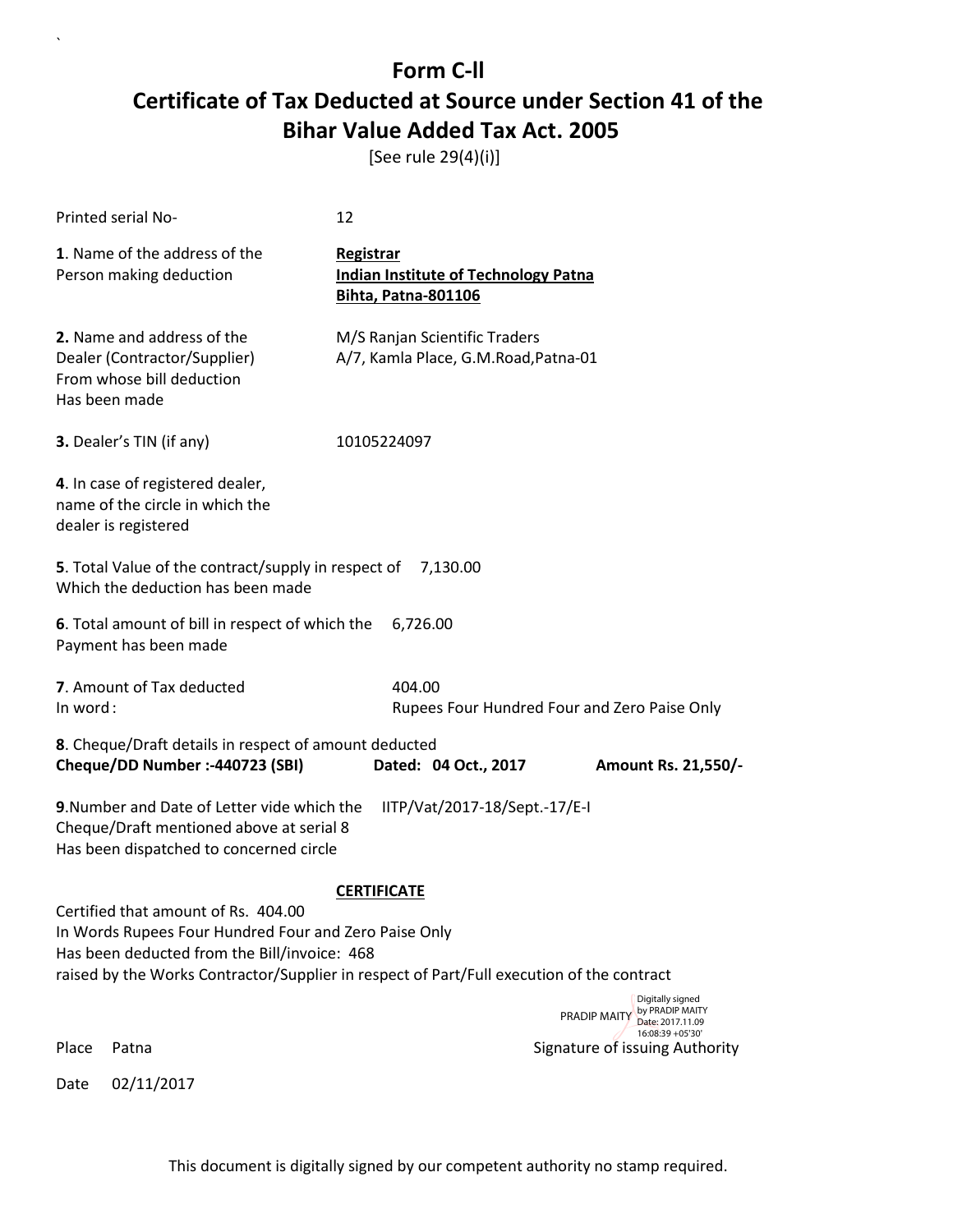[See rule 29(4)(i)]

 $\ddot{\phantom{0}}$ 

|                                                          | Printed serial No-                                                                                                                                                                                                                      | 13                                                                                     |                                                      |                               |                                                                             |
|----------------------------------------------------------|-----------------------------------------------------------------------------------------------------------------------------------------------------------------------------------------------------------------------------------------|----------------------------------------------------------------------------------------|------------------------------------------------------|-------------------------------|-----------------------------------------------------------------------------|
| 1. Name of the address of the<br>Person making deduction |                                                                                                                                                                                                                                         | Registrar<br><b>Indian Institute of Technology Patna</b><br><b>Bihta, Patna-801106</b> |                                                      |                               |                                                                             |
|                                                          | 2. Name and address of the<br>Dealer (Contractor/Supplier)<br>From whose bill deduction<br>Has been made                                                                                                                                | Patna                                                                                  | M/S hubnet Computers                                 |                               |                                                                             |
|                                                          | <b>3.</b> Dealer's TIN (if any)                                                                                                                                                                                                         | 10156529089                                                                            |                                                      |                               |                                                                             |
|                                                          | 4. In case of registered dealer,<br>name of the circle in which the<br>dealer is registered                                                                                                                                             |                                                                                        |                                                      |                               |                                                                             |
|                                                          | 5. Total Value of the contract/supply in respect of<br>Which the deduction has been made                                                                                                                                                |                                                                                        | 1,802.00                                             |                               |                                                                             |
|                                                          | 6. Total amount of bill in respect of which the<br>Payment has been made                                                                                                                                                                |                                                                                        | 1,700.00                                             |                               |                                                                             |
| In word:                                                 | 7. Amount of Tax deducted                                                                                                                                                                                                               |                                                                                        | 102.00<br>Rupees One Hundred Two and Zero Paise Only |                               |                                                                             |
|                                                          | 8. Cheque/Draft details in respect of amount deducted<br>Cheque/DD Number :- 440723 (SBI)                                                                                                                                               |                                                                                        | Dated: 04 Oct., 2017                                 |                               | Amount Rs. 21,550/-                                                         |
|                                                          | 9. Number and Date of Letter vide which the<br>Cheque/Draft mentioned above at serial 8<br>Has been dispatched to concerned circle                                                                                                      |                                                                                        | IITP/Vat/2017-18/Sept.-17/E-I                        |                               |                                                                             |
|                                                          |                                                                                                                                                                                                                                         | <b>CERTIFICATE</b>                                                                     |                                                      |                               |                                                                             |
|                                                          | Certified that amount of Rs. 102.00<br>In Words Rupees One Hundred Two and Zero Paise Only<br>Has been deducted from the Bill/invoice: 624<br>raised by the Works Contractor/Supplier in respect of Part/Full execution of the contract |                                                                                        |                                                      |                               |                                                                             |
|                                                          |                                                                                                                                                                                                                                         |                                                                                        |                                                      | <b>PRADIP</b><br><b>MAITY</b> | Digitally signed by<br>PRADIP MAITY<br>Date: 2017.11.09<br>16:08:50 +05'30' |
| Place                                                    | Patna                                                                                                                                                                                                                                   |                                                                                        |                                                      |                               | Signature of issuing Authority                                              |
| Date                                                     | 02/11/2017                                                                                                                                                                                                                              |                                                                                        |                                                      |                               |                                                                             |

This document is digitally signed by our competent authority no stamp required.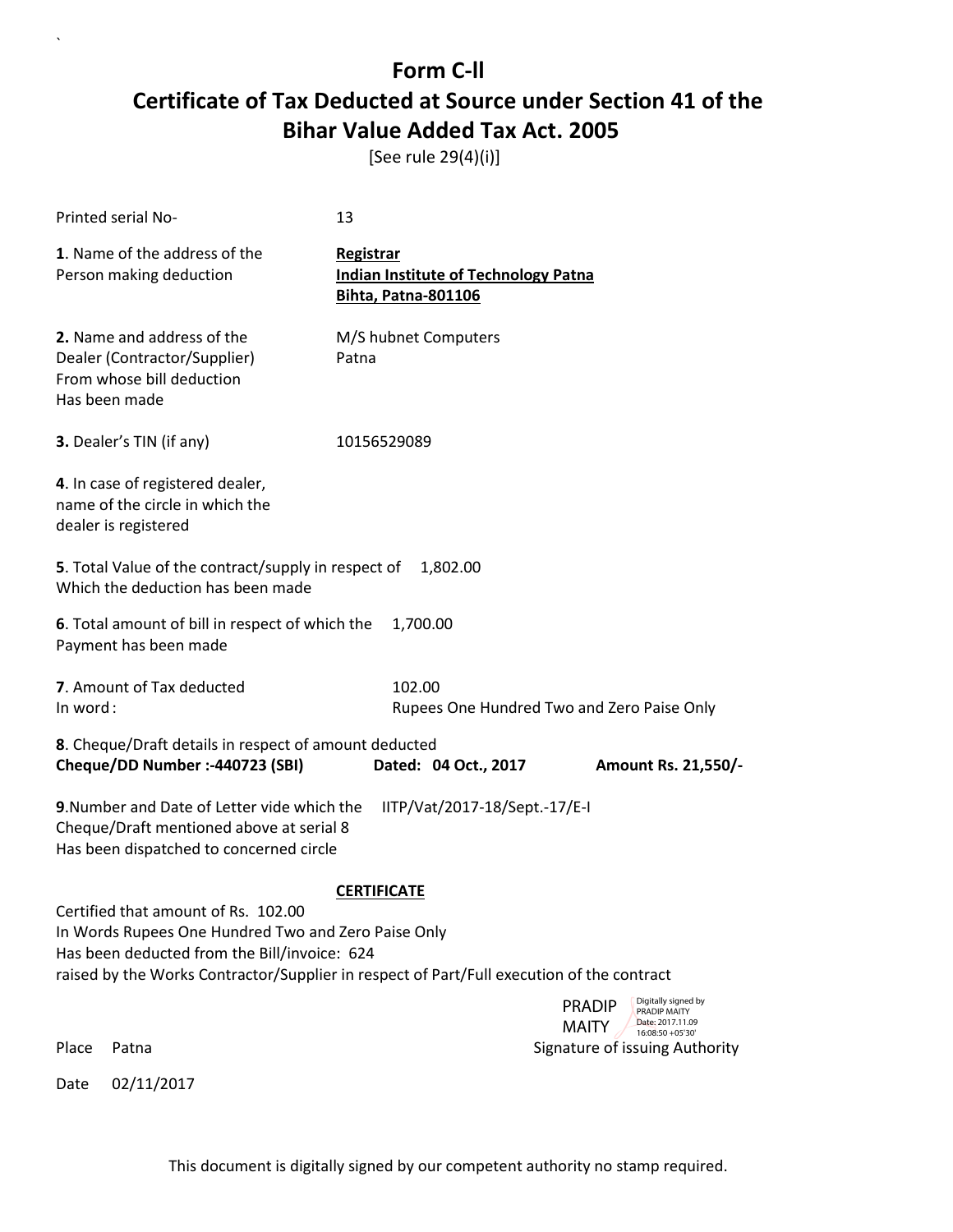[See rule 29(4)(i)]

| Printed serial No-                                                                                                                                                                                                                                                                                        | 14                                                                                                     |  |  |  |  |
|-----------------------------------------------------------------------------------------------------------------------------------------------------------------------------------------------------------------------------------------------------------------------------------------------------------|--------------------------------------------------------------------------------------------------------|--|--|--|--|
| 1. Name of the address of the<br>Person making deduction                                                                                                                                                                                                                                                  | Registrar<br><b>Indian Institute of Technology Patna</b><br><b>Bihta, Patna-801106</b>                 |  |  |  |  |
| 2. Name and address of the<br>Dealer (Contractor/Supplier)<br>Patna-01<br>From whose bill deduction<br>Has been made                                                                                                                                                                                      | Microbit Computer<br><b>Boring Road</b>                                                                |  |  |  |  |
| 3. Dealer's TIN (if any)                                                                                                                                                                                                                                                                                  | 10155394022                                                                                            |  |  |  |  |
| 4. In case of registered dealer,<br>name of the circle in which the<br>dealer is registered                                                                                                                                                                                                               |                                                                                                        |  |  |  |  |
| 5. Total Value of the contract/supply in respect of<br>4,982<br>Which the deduction has been made                                                                                                                                                                                                         |                                                                                                        |  |  |  |  |
| 6. Total amount of bill in respect of which the<br>4,700<br>Payment has been made                                                                                                                                                                                                                         |                                                                                                        |  |  |  |  |
| 7. Amount of Tax deducted<br>In word:                                                                                                                                                                                                                                                                     | 282<br>Rupees Two Hundred Eighty Two and Zero Paise Only                                               |  |  |  |  |
| 8. Cheque/Draft details in respect of amount deducted<br>Cheque/DD Number :- 440723 (SBI)                                                                                                                                                                                                                 | Dated: 04 Oct., 2017<br>Amount Rs. 21,550/-                                                            |  |  |  |  |
| 9. Number and Date of Letter vide which the<br>IITP/Vat/2017-18/Sept.-17/E-I<br>Cheque/Draft mentioned above at serial 8<br>Has been dispatched to concerned circle                                                                                                                                       |                                                                                                        |  |  |  |  |
| <b>CERTIFICATE</b><br>Certified that amount of Rs. 282<br>In Words Rupees Two Hundred Eighty Two and Zero Paise Only<br>Has been deducted from the Bill/invoice: 165<br>raised by the Works Contractor/Supplier in respect of Part/Full execution of the contract<br>Digitally signed by<br><b>PRADIP</b> |                                                                                                        |  |  |  |  |
| Place<br>Patna                                                                                                                                                                                                                                                                                            | PRADIP MAITY<br>Date: 2017.11.09<br><b>MAITY</b><br>16:09:00 +05'30'<br>Signature of issuing Authority |  |  |  |  |
| 02/11/2017<br>Date                                                                                                                                                                                                                                                                                        |                                                                                                        |  |  |  |  |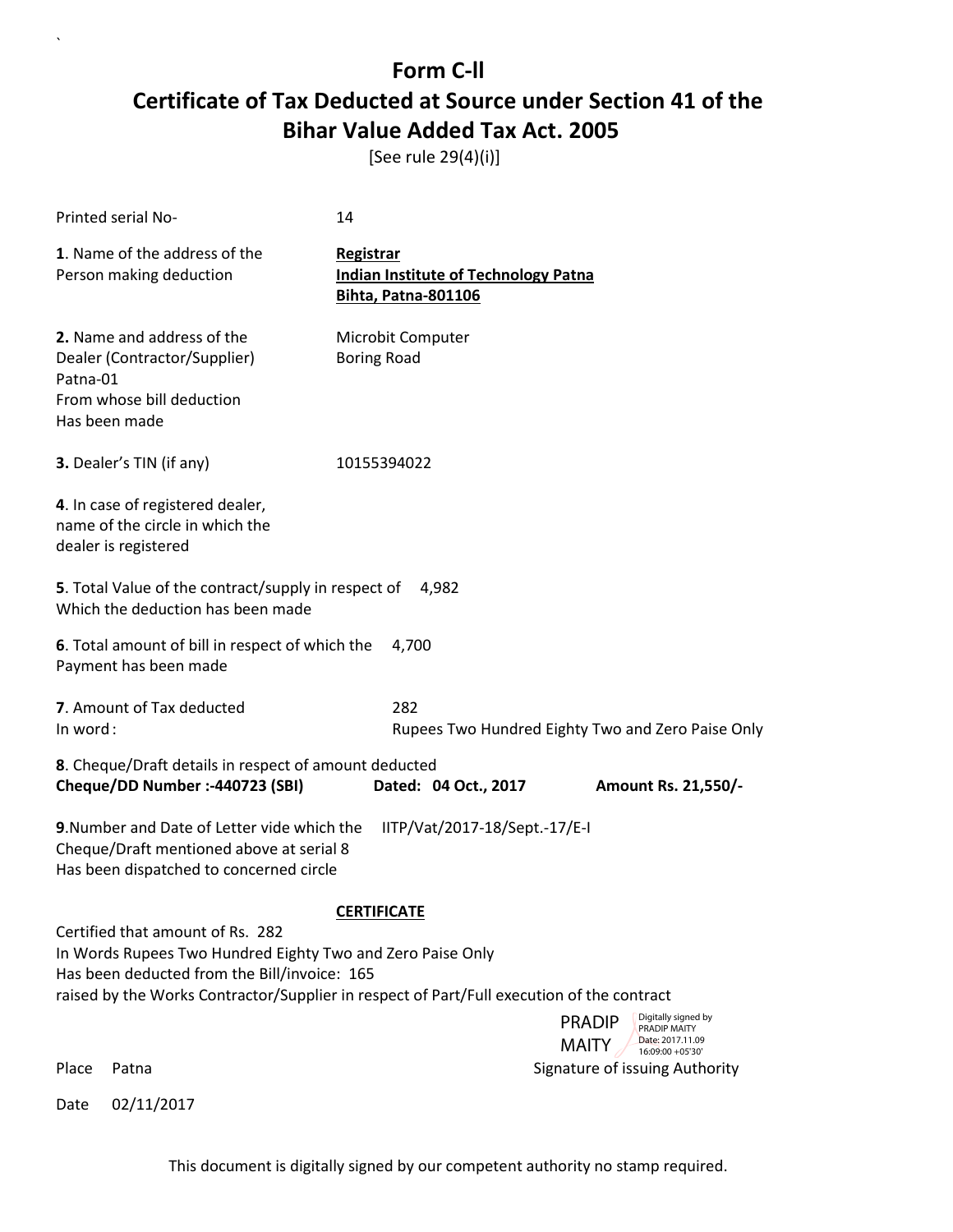[See rule 29(4)(i)]

|          | Printed serial No-                                                                                                                                                                                                                        | 15                   |                                                                           |                               |                                                         |
|----------|-------------------------------------------------------------------------------------------------------------------------------------------------------------------------------------------------------------------------------------------|----------------------|---------------------------------------------------------------------------|-------------------------------|---------------------------------------------------------|
|          | 1. Name of the address of the<br>Person making deduction                                                                                                                                                                                  | Registrar            | <b>Indian Institute of Technology Patna</b><br><b>Bihta, Patna-801106</b> |                               |                                                         |
|          | 2. Name and address of the<br>Dealer (Contractor/Supplier)<br>From whose bill deduction<br>Has been made                                                                                                                                  | M/s Sajawat<br>Patna |                                                                           |                               |                                                         |
|          | 3. Dealer's TIN (if any)                                                                                                                                                                                                                  | 10151790014          |                                                                           |                               |                                                         |
|          | 4. In case of registered dealer,<br>name of the circle in which the<br>dealer is registered                                                                                                                                               |                      |                                                                           |                               |                                                         |
|          | 5. Total Value of the contract/supply in respect of<br>Which the deduction has been made                                                                                                                                                  |                      | 7,750                                                                     |                               |                                                         |
|          | 6. Total amount of bill in respect of which the<br>Payment has been made                                                                                                                                                                  |                      | 6,739                                                                     |                               |                                                         |
| In word: | 7. Amount of Tax deducted                                                                                                                                                                                                                 |                      | 1,011<br>Rupees One Thousand Eleven and Zero Paise Only                   |                               |                                                         |
|          | 8. Cheque/Draft details in respect of amount deducted<br>Cheque/DD Number :- 440723 (SBI)                                                                                                                                                 |                      | Dated: 04 Oct., 2017                                                      |                               | Amount Rs. 21,550/-                                     |
|          | 9. Number and Date of Letter vide which the<br>Cheque/Draft mentioned above at serial 8<br>Has been dispatched to concerned circle                                                                                                        |                      | IITP/Vat/2017-18/Sept.-17/E-I                                             |                               |                                                         |
|          |                                                                                                                                                                                                                                           | <b>CERTIFICATE</b>   |                                                                           |                               |                                                         |
|          | Certified that amount of Rs. 1,011<br>In Words Rupees One Thousand Eleven and Zero Paise Only<br>Has been deducted from the Bill/invoice: 53<br>raised by the Works Contractor/Supplier in respect of Part/Full execution of the contract |                      |                                                                           |                               |                                                         |
|          |                                                                                                                                                                                                                                           |                      |                                                                           | <b>PRADIP</b><br><b>MAITY</b> | Digitally signed by<br>PRADIP MAITY<br>Date: 2017.11.09 |
| Place    | Patna                                                                                                                                                                                                                                     |                      |                                                                           |                               | 16:09:16 +05'30'<br>Signature of issuing Authority      |
| Date     | 02/11/2017                                                                                                                                                                                                                                |                      |                                                                           |                               |                                                         |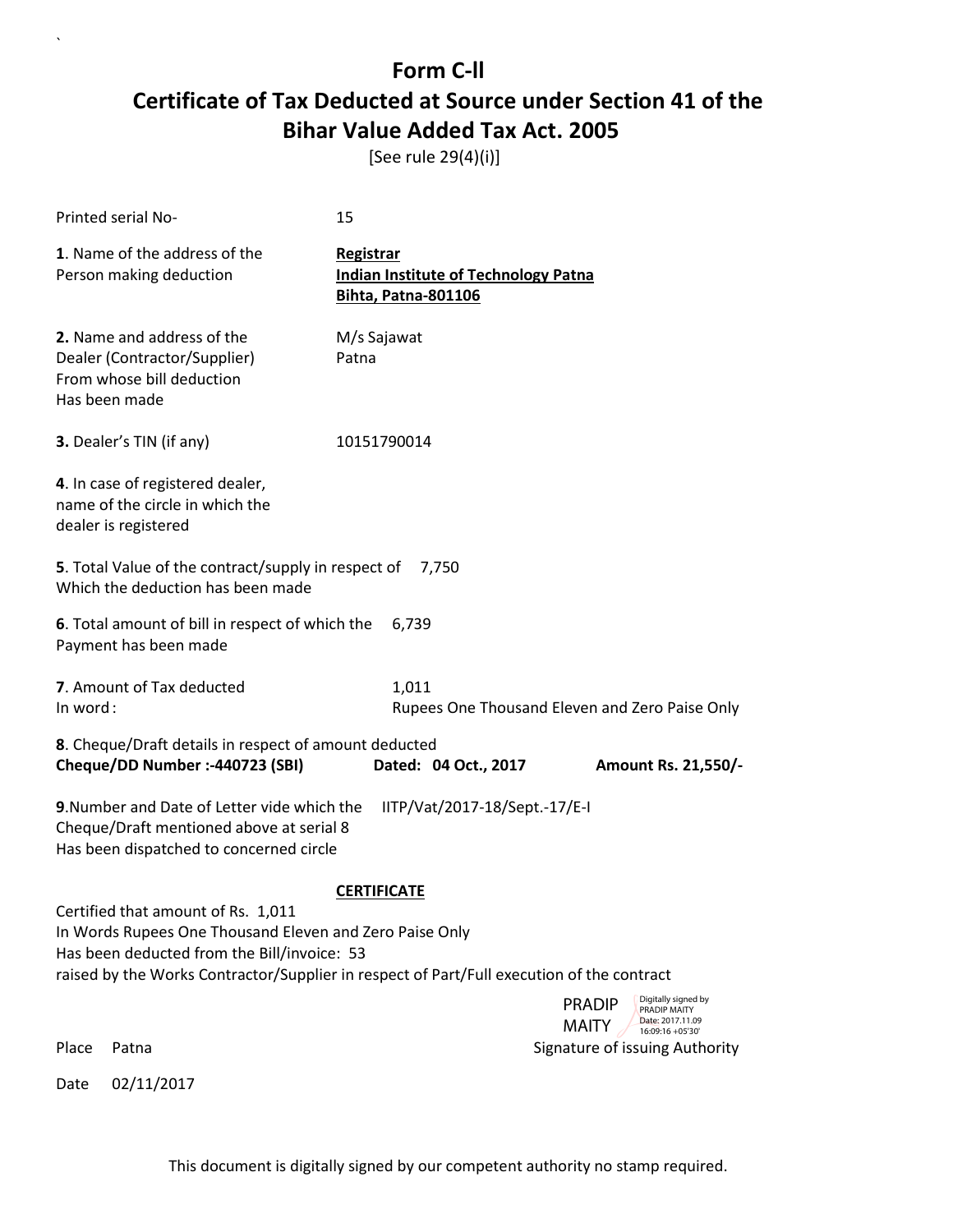[See rule 29(4)(i)]

|          | Printed serial No-                                                                                                                                                                                                                | 16                                                                                            |                                                                                                              |
|----------|-----------------------------------------------------------------------------------------------------------------------------------------------------------------------------------------------------------------------------------|-----------------------------------------------------------------------------------------------|--------------------------------------------------------------------------------------------------------------|
|          | 1. Name of the address of the<br>Person making deduction                                                                                                                                                                          | <b>Registrar</b><br><b>Indian Institute of Technology Patna</b><br><b>Bihta, Patna-801106</b> |                                                                                                              |
|          | 2. Name and address of the<br>Dealer (Contractor/Supplier)<br>From whose bill deduction<br>Has been made                                                                                                                          | Science tech corporation<br>Patna                                                             |                                                                                                              |
|          | 3. Dealer's TIN (if any)                                                                                                                                                                                                          | 10133333044                                                                                   |                                                                                                              |
|          | 4. In case of registered dealer,<br>name of the circle in which the<br>dealer is registered                                                                                                                                       |                                                                                               |                                                                                                              |
|          | 5. Total Value of the contract/supply in respect of<br>Which the deduction has been made                                                                                                                                          | 14,130                                                                                        |                                                                                                              |
|          | 6. Total amount of bill in respect of which the<br>Payment has been made                                                                                                                                                          | 13,330                                                                                        |                                                                                                              |
| In word: | 7. Amount of Tax deducted                                                                                                                                                                                                         | 800                                                                                           | Rupees Eight Hundred and Zero Paise Only                                                                     |
|          | 8. Cheque/Draft details in respect of amount deducted<br>Cheque/DD Number :- 440723 (SBI)                                                                                                                                         | Dated: 04 Oct., 2017                                                                          | Amount Rs. 21,550/-                                                                                          |
|          | 9. Number and Date of Letter vide which the<br>Cheque/Draft mentioned above at serial 8<br>Has been dispatched to concerned circle                                                                                                | IITP/Vat/2017-18/Sept.-17/E-I                                                                 |                                                                                                              |
|          |                                                                                                                                                                                                                                   | <b>CERTIFICATE</b>                                                                            |                                                                                                              |
|          | Certified that amount of Rs. 800<br>In Words Rupees Eight Hundred and Zero Paise Only<br>Has been deducted from the Bill/invoice: 26<br>raised by the Works Contractor/Supplier in respect of Part/Full execution of the contract |                                                                                               |                                                                                                              |
|          |                                                                                                                                                                                                                                   |                                                                                               | Digitally signed by<br><b>PRADIP</b><br>PRADIP MAITY<br>Date: 2017.11.09<br><b>MAITY</b><br>16:09:27 +05'30' |
| Place    | Patna                                                                                                                                                                                                                             |                                                                                               | Signature of issuing Authority                                                                               |
| Date     | 02/11/2017                                                                                                                                                                                                                        |                                                                                               |                                                                                                              |